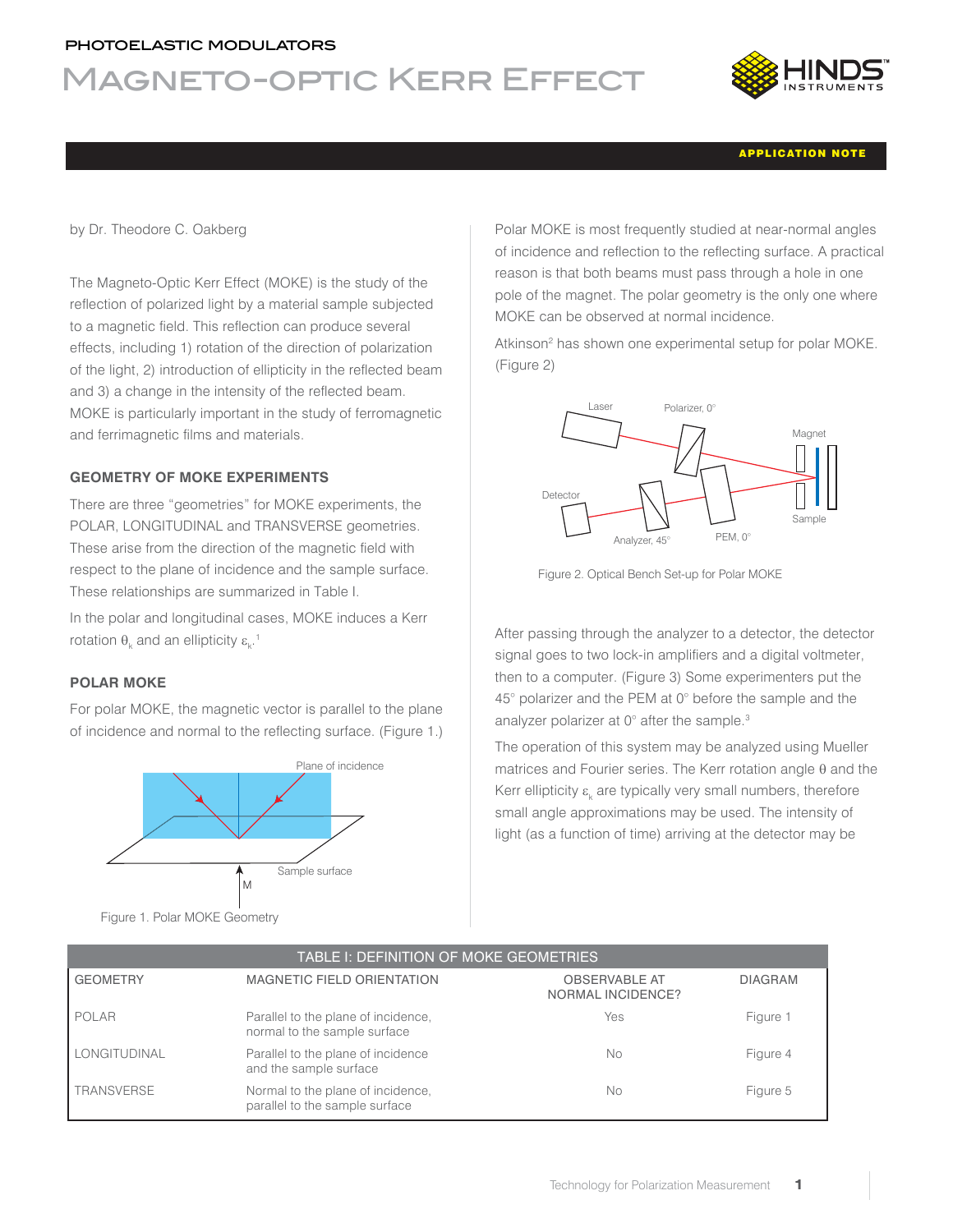# Magneto-optic Kerr Effect



APPLICATION NOTE



Figure 3. Electronic Block Diagram for MOKE

calculated. (See Appendix A for the derivation.)

$$
I(t) = I_0[1+2\theta \cos(A_0 \cos(\omega t)) - 2\varepsilon_k \sin(A_0 \cos(\omega t))]
$$
 (1)

where I<sub>n</sub> represents the "average" or DC intensity,  $\omega = 2\pi f$ is the angular frequency of the PEM oscillations and  $A_{0}$ , the retardation amplitude of the PEM. Using a Fourier series expansion to represent this equation and keeping only the first three terms,

$$
I(t) \approx I_0[1+2\theta_k J_0(A_0) - 4\varepsilon_k J_1(A_0) \sin(\omega t) + 4\theta_k J_2(A_0) \cos(2\omega t)]
$$
 (2)

The second term is part of the DC term and may be neglected for either or both of two reasons:  $1)$   $0k$  is a very small number and/or 2)  $A_0 = 2.405$  radians, in which case  $J_0 = 0$ .

Three voltages are measured:  $V_{\text{DC}}$ ,  $V_{\text{1f}}$  and  $V_{\text{2f}}$ . It is traditional to form the ratios of the AC term to the DC term, since by doing so the experiment becomes immune to fluctuations in the light intensity, changes in transmission, etc. Thus

$$
\theta_k = \frac{\sqrt{2}}{4J_2} \frac{V_{2f}}{V_{DC}}
$$
\n(3)

and

$$
\varepsilon_{k} = \frac{\sqrt{2}}{4J_{1}} \frac{V_{1f}}{V_{DC}}
$$
\n(4)

The factor  $\sqrt{2}$  arises since lock-in amplifiers display the rms

voltage, whereas the theory is written in terms of peak voltage or voltage amplitude.

### **LONGITUDINAL MOKE**

For longitudinal MOKE, the magnetic field is parallel to both the plane of incidence and the sample surface. (Figure 4)

The experimental setup is similar to the case of polar MOKE,





except that care must be taken with the relative orientations of the PEM and the polarizers with respect to the plane of incidence. The PEM retardation axis is typically normal to the plane of incidence although it can be parallel to the plane of incidence as well. The analyzer polarizer is oriented at 45° with respect to the PEM retardation axis.

There are two cases of incident polarization that must be considered. These are: the S polarization, where the direction of the linear polarization is normal to the plane of incidence, and the P-polarization, where the plane of polarization and the plane of incidence are parallel. If the first polarizer is placed in a precision rotator, both cases may be studied by simply changing the first polarizer orientation. For the longitudinal MOKE setup, the equations for polar MOKE apply.<sup>1</sup>

### **TRANSVERSE MOKE**

For the transverse MOKE geometry, the magnetic field is normal to the plane of incidence. (Figure 5) For the transverse MOKE geometry, only the P-polarization shows an effect, and this is quite different from the polar MOKE and longitudinal MOKE effects. A small Kerr vector **k** is generated which is parallel to the reflected polarization. Whether this increases or decreases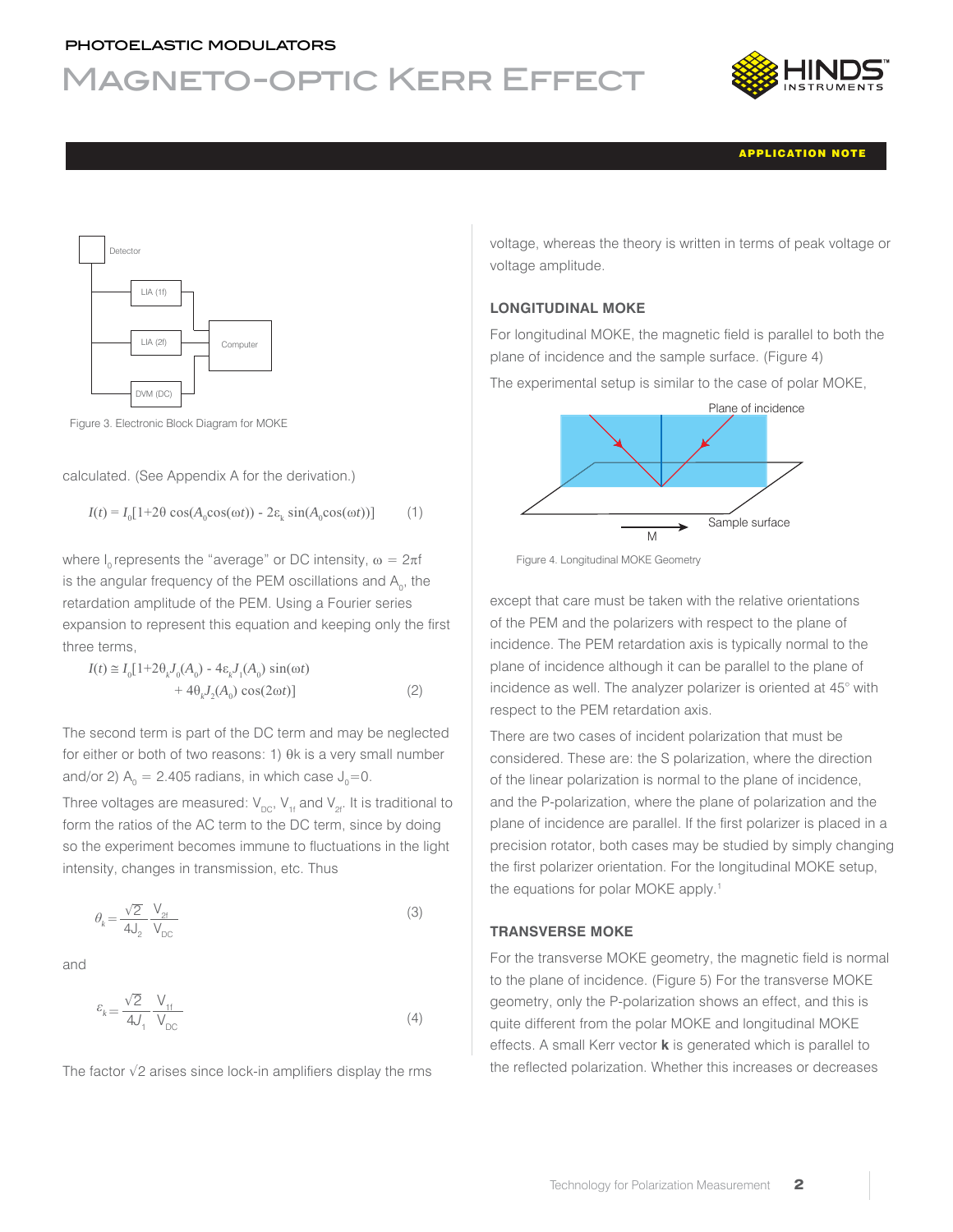# Magneto-optic Kerr Effect



APPLICATION NOTE



the polarization amplitude depends on the direction of the magnetic field.<sup>1</sup>

If very fast response is required, a PEM could be used as an optical chopper to modulate the incident laser beam. AC techniques (e.g. a lock-in amplifier) could then be used to measure the intensity of the reflected beam.

# **MODULATED INTERFERENCE EFFECTS**

Lasers are typically used for MOKE experiments. When lasers are used with PEMs an effect called "modulated interference" may be present.<sup>4</sup> Since the MOKE AC signals are typically very weak, great care must be taken to eliminate or reduce these effects. Useful techniques include: 1) use of anti-reflective (AR) coatings on the PEM optical element, 2) use of a PEM with a slight wedge angle (non-parallel optical surfaces) or 3) tilting the PEM so that the laser beam is not incident on the optical element at a normal angle. More detail is given in Newsletter #8 which can be found on the Hinds Instruments website.

### **REFERENCES**

- 1. www.qub.ac.uk/mp/con/magnetics-group/magnetooptics. html
- 2. Atkinson, Magnetism in a New Light ,Hinds Instruments Newsletter No. 10, 2001. www.hindsinstruments.com/media/ pem-10.pdf
- 3. www.amn.uno.edu/kstokes/mo.html
- 4. Oakberg, Modulated Interference Effects in Photoelastic Modulators, Hinds Instruments Newsletter No. 8, 1998. www.hindsinstruments.com/media/pem-8.pdf
- 5. Kliger, Lewis and Randall, Polarized Light in Optics and Spectroscopy, Academic Press, 1990.

# **APPENDIX A**

# INTENSITY VS. TIME FOR LONGITUDINAL AND POLAR MOKE

In polar and longitudinal MOKE, the polarization state of the reflected light has been altered. Specifically, an ellipticity  $\varepsilon_{\nu}$ has been introduced and the plane of polarization (major axis of the ellipse) has been rotated by an angle  $\theta_{\rm k}$ . Both  $\theta_{\rm k}$ and  $\varepsilon_{_\mathsf{k}}$  are typically very small numbers, therefore small angle approximations will be used in this analysis.

The light incident on the sample is linear polarized at 0 degrees with the Stokes vector

$$
S_{\text{incident}} := \begin{bmatrix} 1 \\ 1 \\ 0 \\ 0 \end{bmatrix} \tag{A1}
$$

Upon reflection, the plane of polarization has been rotated  $\theta$ . and ellipticity  $\varepsilon_{\rm k}$  has been introduced. We wish to determine the new Stokes vector S<sub>reflected</sub>.

From Kliger, Lewis and Randall, equations 5.48 and 5.495

$$
\varepsilon = \tan\left[\frac{1}{2}\sin^{-1}\left(\frac{V}{I}\right)\right] \approx \frac{1}{2}\frac{V}{I} = \frac{v}{2}
$$
 (A2)

and

$$
\theta = \frac{1}{2} \tan^{-1} \left(\frac{U}{Q}\right) \approx \frac{1}{2} \frac{U}{Q} = \frac{1}{2} \frac{u}{q}
$$
\n(A3)

Where I, Q, U, V are the components of the Stokes vector and